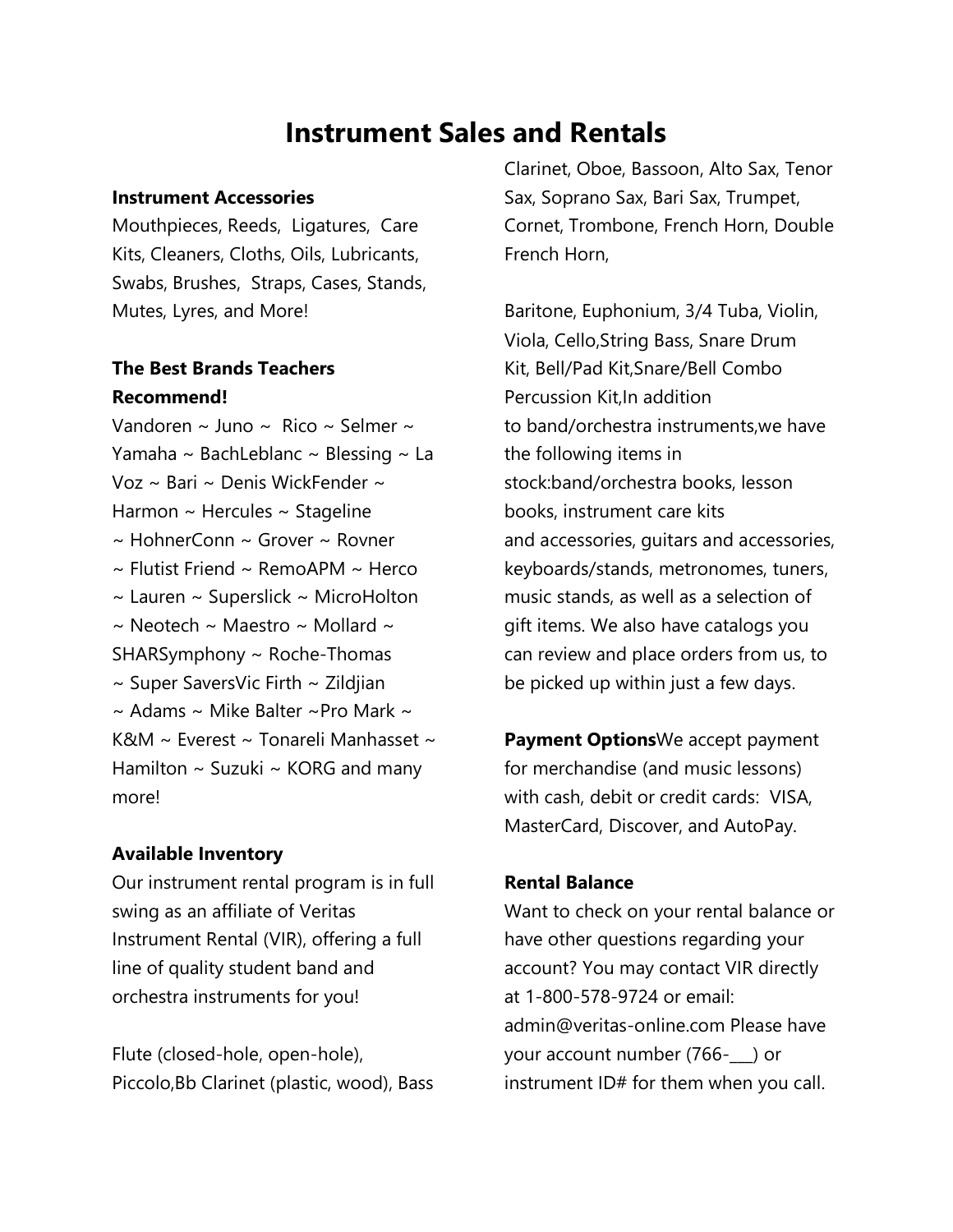## **Quality Brands Include:**



#### **New & Like New Instruments:**

All of our brass, woodwind and string instruments are quality name brands you can trust and meet tough quality guidelines set forth by manufacturers, our quality control technicians and many music educators.

## **Upgrade/Exchange Options:**

Your instrument may be exchanged at any time for an intermediate model or different instrument. In some cases, up to 24 months of credit may be applied toward the balance of the new instrument.

**Instrument Purchase Option:**

With our rent-to-own program, you may continue making monthly payments and apply the Base Rent paid toward the lease-purchase price and with a purchase bonus!

## **Cancel At Any Time:**

Because this month-to-month rental program, there is no minimum term and you may return the instrument at any time without further obligation or penalties.

## **Damage & Replacement Coverage:**

Your instrument will be protected against theft or damage beyond repair. Loaner instruments are provided to students (when available) while our certified service professionals tend to the instrument in need of service. It's peace of mind you can count on. Note: small monthly fee may apply. Ask for details.

# **Backed By A Nationwide Provider:**

Our business is a proud member of the Veritas Instrument Rental Network, a nationally recognized school music resource offering quality options and value to parents a commitment of service to our educators, and the tools our children need to play.